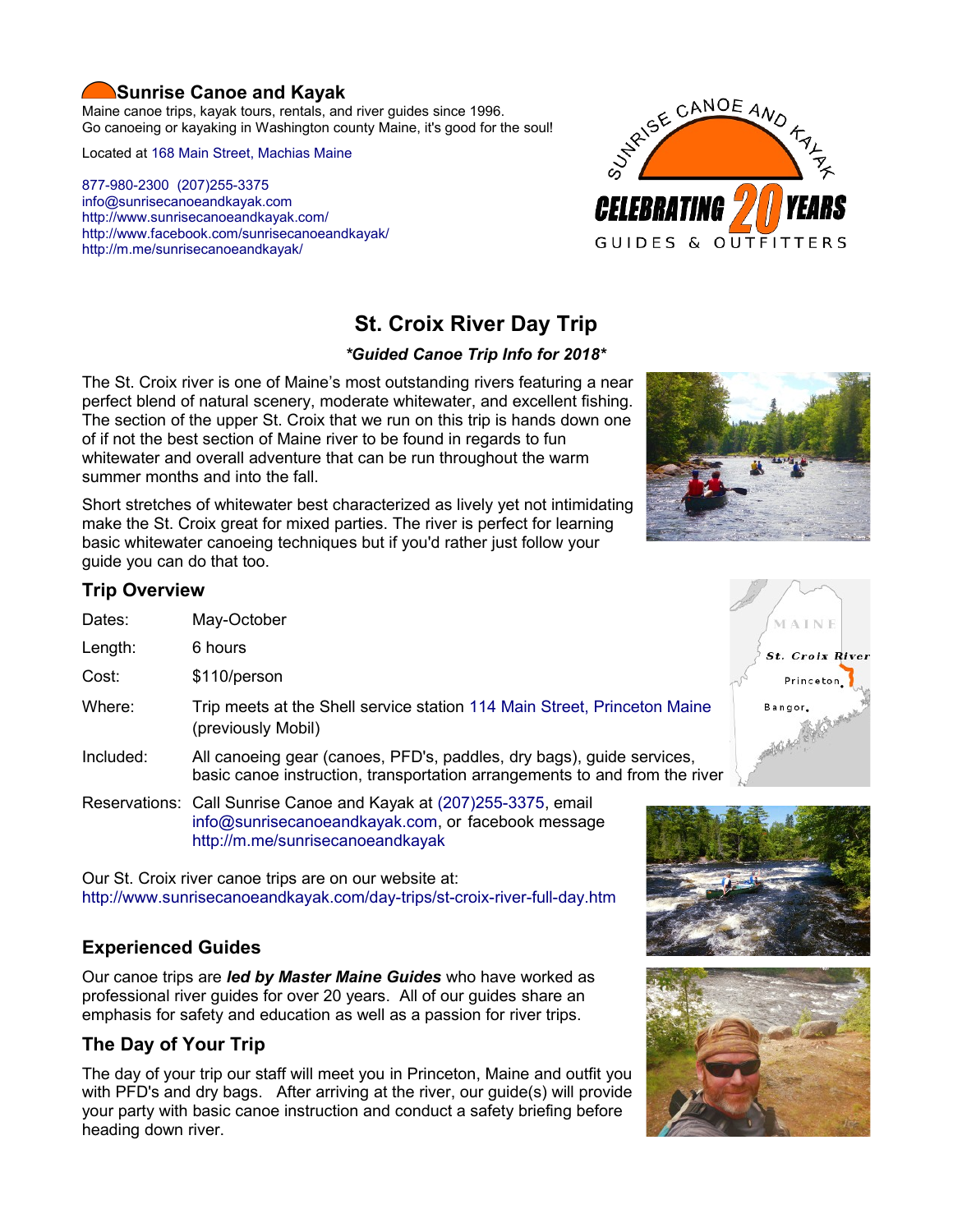#### **What to Expect**

The St. Croix river is basically short stretches of whitewater alternating with flat, moving water. If you have any inclination at all and adequate enthusiasm you and your partner down can enjoy the river and negotiate the rapids just by following your guide. However, if you want to learn more about canoe paddling your guide will be more than happy to oblige or maybe you and your party are interested in one of the focused trip options outlined below.

The morning of your trip, your guide will meet you at 8:30 in Princeton, Maine where you will be outfitted with dry bags and PFD's before heading to the river. At the put in your guide(s) will provide your party with basic canoe instruction and conduct a safety briefing before heading down river. Along the way, the trip has one longer stop for lunch with time to relax and maybe go for a refreshing swim.

We are typically back in Princeton with you ready to head to your next destination by 3:30pm.

## **What to Wear/Bring**

Dry bags are provided for you to pack items in.

Wear something on your feet that you don't mind getting wet and that won't float away while you swim, shorts or light pants (it's best to have long pants with you even if the weather is warm enough for shorts), a seasonable top with an extra layer (fleece, jacket, etc.), and a hat that provides sun protection.

Make sure to bring a good lunch and plenty of water, a day on the river can make you very hungry and of course proper hydration is always important.

Other items you may want are sunscreen, sunglasses, binoculars, camera, and snacks.

*Don't forget your fishing gear and Maine fishing license if you are on a fishing option trip! We are prepared to provide basic fishing gear for you if you need it, be sure to let us know in advance.*

#### **Weather**

Our St. Croix river day trips run from May through October except on very windy or stormy days.

# **Scheduling and Pricing**

Your activities can be planned according to the time you have to spend in Downeast Maine. We recommend that you plan your trip as early as possible in your vacation in case weather forces rescheduling. St. Croix river day trips are \$110/person and meet at the Shell service station 114 Main Street, Princeton Maine.

# **Large Groups**

The St. Croix river is particularly well suited for organized groups of any kind including youth groups and paddling clubs. The challenge and

accomplishment of running the rapids on this wild stretch of river is not only fun but an excellent team-building and bonding experience. If your group is interested by all means get in touch with us, maybe your group would like to focus on one of the trip options below.